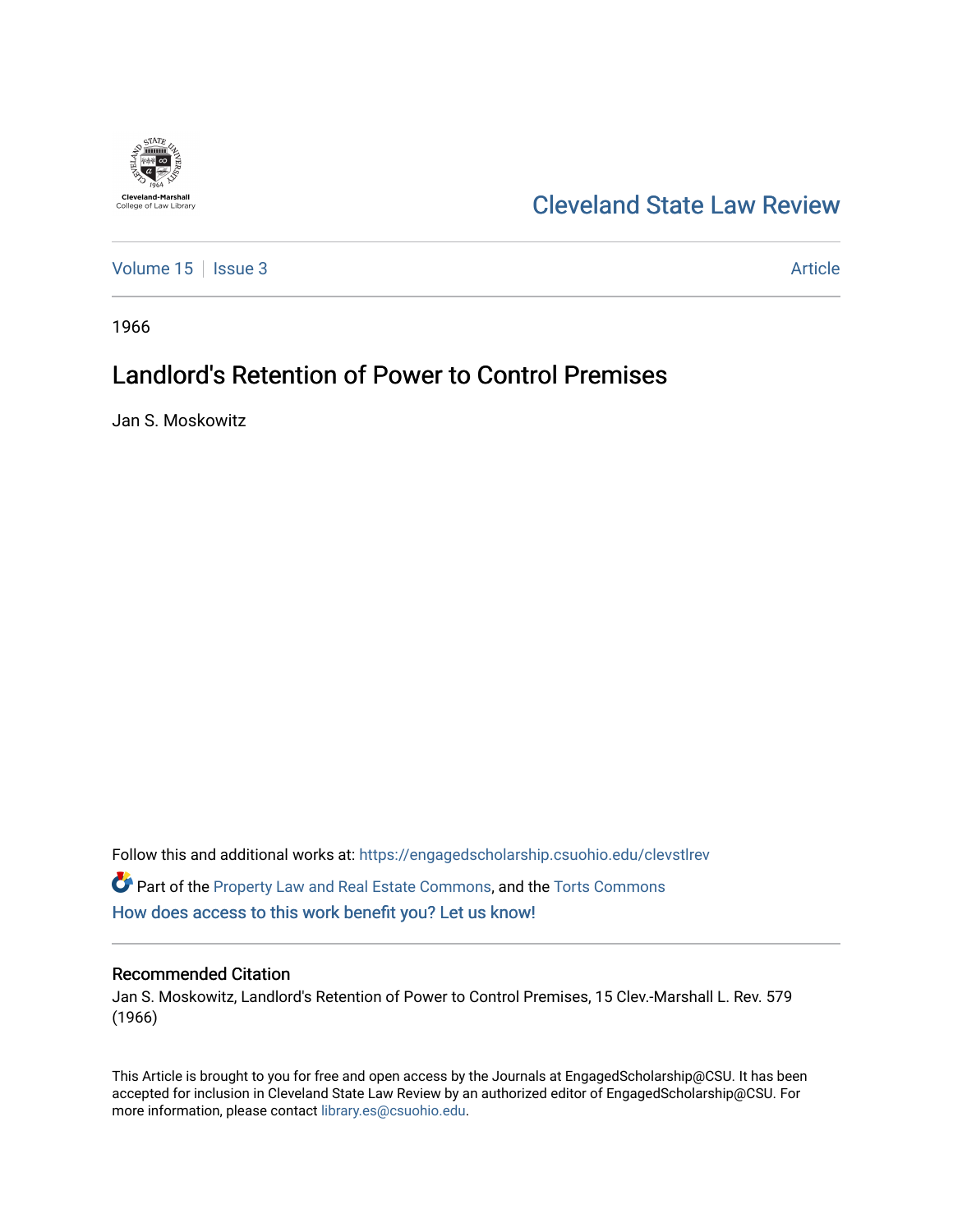# *Landlord's Retention of Power to Control Premises*

# *Jan S. Moskowitz\**

**A S A GENERAL RULE,** a landlord is not responsible for personal  $\Lambda$  injuries to persons in leased premises occurring during the term of the lease as a result of the condition of the leased premises.' In order to be held liable for such injury one must possess one of the attributes of ownership, namely possession or control of the premises.<sup>2</sup> When a tenant leases the premises these attributes of ownership are ordinarily transferred to him,<sup>3</sup> and the landlord retains only a reversionary interest in them. Once the tenant acquires complete control, he is, as far as third persons injured on the premises are concerned, the owner, and they must look to him for damages.<sup>4</sup> Ordinarily, the tenant takes the premises in the condition in which they exist at the time he enters into possession, and he assumes the risk of personal injury that may arise as a result of any defects that are present.5 However, if the owner or landlord of the property has possession and control over it, he has a duty to keep it in a reasonably safe condition, and is liable to persons injured as a result of his failure to do **so.6** This duty usually applies to common areas, $7$  and is extended to protect not only the tenant but also those lawfully on the premises in the right

**<sup>\*</sup>** B.S. in B.A., Miami Univ. (Ohio); Vice-Pres. of a Cleveland real estate development and management company; Fourth-year student at Cleveland-Marshall Law School of Baldwin-Wallace College.

**<sup>1</sup>** Prosser, Law of Torts 412 (3d ed. 1964).

<sup>2</sup> Cooper v. Roose, 151 Ohio St. 316, 85 N.E. 2d 545 (1949); Artman v. Cities Service Oil Co., **83** Ohio L. Abs. 123, 164 N.E. 2d 750 (Ohio App. 1960).

**<sup>3</sup>** Cooper v. Roose, *supra* n. 2.

**<sup>4</sup>**Grieser v. Huntington National Bank of Columbus, 176 Ohio St. 291, 199 N.E. 2d 556 (1964); Artman v. Cities Service Oil Co., supra n. 2; Kauffman v. First-Central Trust Co., 151 Ohio St. 298, **85 N.E.** 2d 796 (1949).

**<sup>5</sup>** Civale v. Meriden Housing Authority, 150 Conn. 594, 192 A. 2d 548 (1963); Continental Oil Co. v. Ryan, 392 P. 2d 492 (Okla. Sup. Ct. 1963); Yaeger v. Parkgate Realty Co., **88** Ohio L. Abs. 385, 179 N.E. 2d 156 (Ohio App. 1962). **6** Jacobs v. Mutual Mortgage & Investment Co., 2 Ohio App. 2d 1, **206** N.E. 2d 30 (1965) rev'd on other grounds 6 Ohio St. 2d 92, 216 N.E. 2d 49 (1966); Pitts v. Cincinnati Metropolitan Housing Authority, **160** Ohio St. 129, 113 N.E. 2d 869 (1953); Brown v. Cleveland Baseball Co., 158 Ohio St. 1, **106 N.E. 2d 632 (1952).**

**<sup>7</sup>** See "When Landlord Has Control," infra.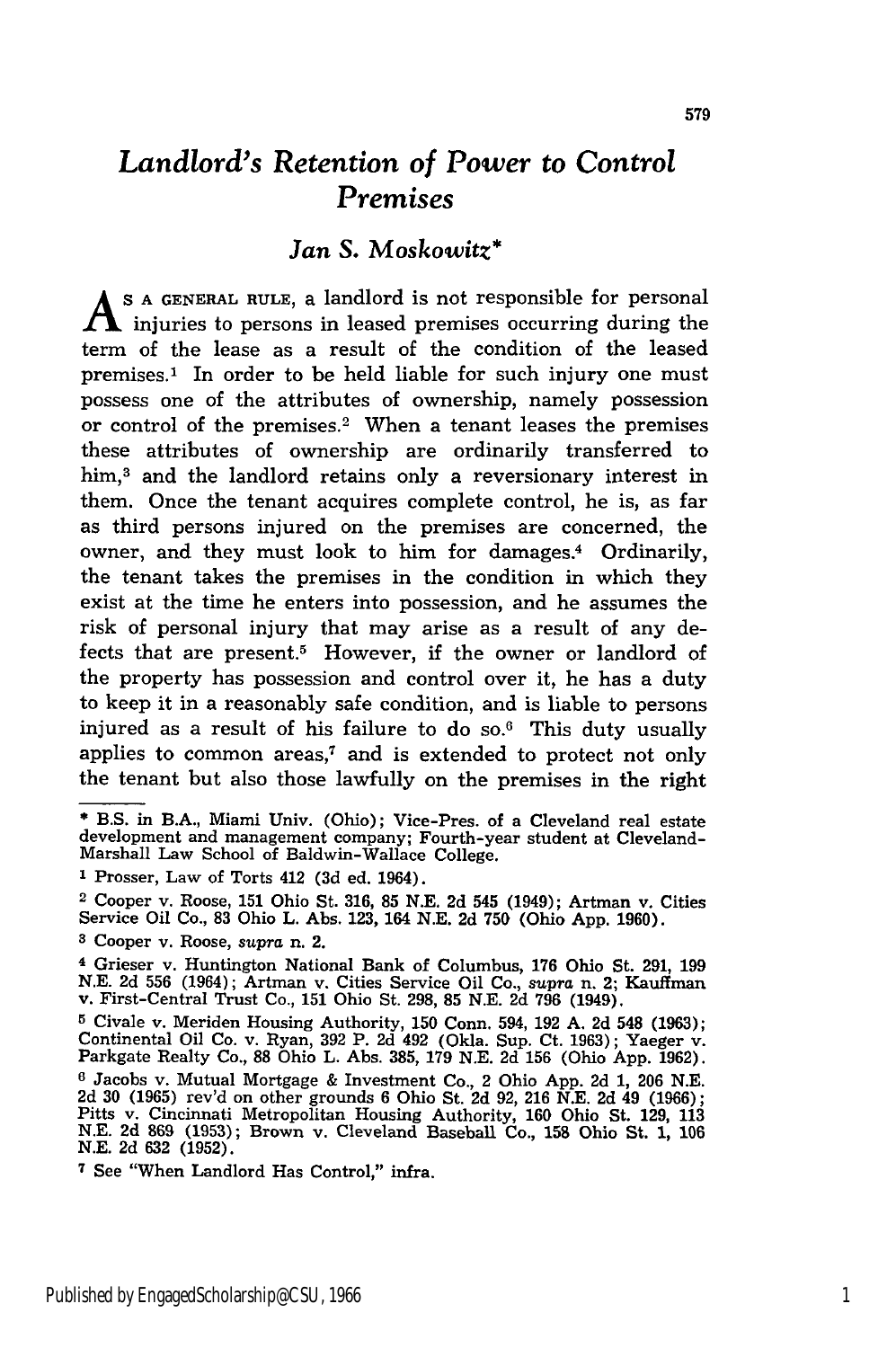of the tenant,<sup>8</sup> such as members of his family,<sup>9</sup> his employees,<sup>10</sup> his invitees, $11$  and his guests, $12$ 

It is well settled that the possession and control necessary to impose liability in tort for injury implies that the landlord must have the power and the right to admit people to or exclude them from the premises.<sup>13</sup> If he does not have such power and right, he is not liable for injury. It has been held that where the landlord does not have full control, but has exercised substantial occupation and control, he is still under the obligation imposed upon him. <sup>14</sup>

An exception to the rule that the landlord is not liable for injuries when he does not have possession and control arises in the situation where he leases premises upon which a dangerous condition or nuisance existed at the time of the lease.15 In the case of *Shindelbeck v. Moon*<sup>16</sup> the Ohio Supreme Court stated:

The owner of premises who leases them when they are in such a want of repair or bad condition as to be a nuisance, or when, from the ordinary course of events, they must become so, and receives rent for their use, is liable to a third person for injury happening in consequence of this defective condition or nuisance.

This rule is predicated on the fact that the landlord had control of the property at the time the cause of the injury originated,

**<sup>10</sup>**White v. E. **&** F. Construction Co., **151** Conn. **110,** 193 **A.** 2d 716 (1963); Netherland v. Pacific Employers Insurance Co., 101 Ga. App. 837, **115 S.E.** 2d 122 (1960); White v. Ellison Realty Corp., **5** N. **J. 228,** 74 A. 2d 401 (1950).

**<sup>11</sup>**Brown v. Cleveland Baseball Co., *supra* n. 6; Rogers v. Columbus Bank **&** Trust Company, 111 Ga. App. 792, 143 S.E. 2d 438 (1965). 12 Hardin v. Elvitsky, 232 Cal. App. 2d **357,** 42 Cal. Rptr. **748** (1965); Young

v. Saroukos, **185** A. 2d 274 (1962), aff'd **189** A. **2d** 437 (Del. Sup. Ct. 1963); Geislinger v. Village of Watkins, **269** Minn. 116, 130 N.W. 2d **62** (1964).

**13** Artman v. Cities Service Oil Co., *supra* n. 2; Pitts v. Cincinnati Metropolitan Housing Authority, *supra* n. 6; Brown v. Cleveland Baseball Co., *supra* n. 6, where the lessee was required to employ ushers, ticket sellers and ticket takers regularly employed by the lessor.<br><sup>14</sup> Brown v. Cleveland Baseball Co., *supra* n. 6: Honeycutt v. Cincinnati

Metropolitan Housing Authority, 114 Ohio App. **311, 175** N.E. 2d **116** (1961). **<sup>15</sup>**Baldassare v. Crown Furniture Co., 207 N.E. 2d **268** (Mass. 1965); Moreno v. Relkin, 24 Misc. 2d **230, 197** N. Y. **S.** 2d **293** (N. Y. Munic. Ct. 1960); Trow-

bridge v. Barry, **17** Ill. App. **2d** 494, **150** N.E. 2d **842** (1958).

**16 32** Ohio St. 264, **269, 30 Am.** Rep. **584, 587** (1877).

**<sup>8</sup>**Bostian v. Jewell, 254 Iowa 1289, 121 N.W. 2d 141 (1963); Turnipseed v. McGee, **236** Miss. 159, **109** So. 2d **551** (1959); Ross v. Belzer, 199 **Md.** 187, **<sup>85</sup>** A. 2d 799 (Ct. App. 1952).

<sup>&</sup>lt;sup>9</sup> Price v. Smith, 373 P. 2d 242 (Okla. Sup. Ct. 1962); Harper v. Vallejo Housing Authority, 104 Cal. App. 2d 621, 232 P. 2d 262 (1951); Primus v. Bellevue Apartments, 241 Iowa 1055, 44 N.W. 2d 347 (1950).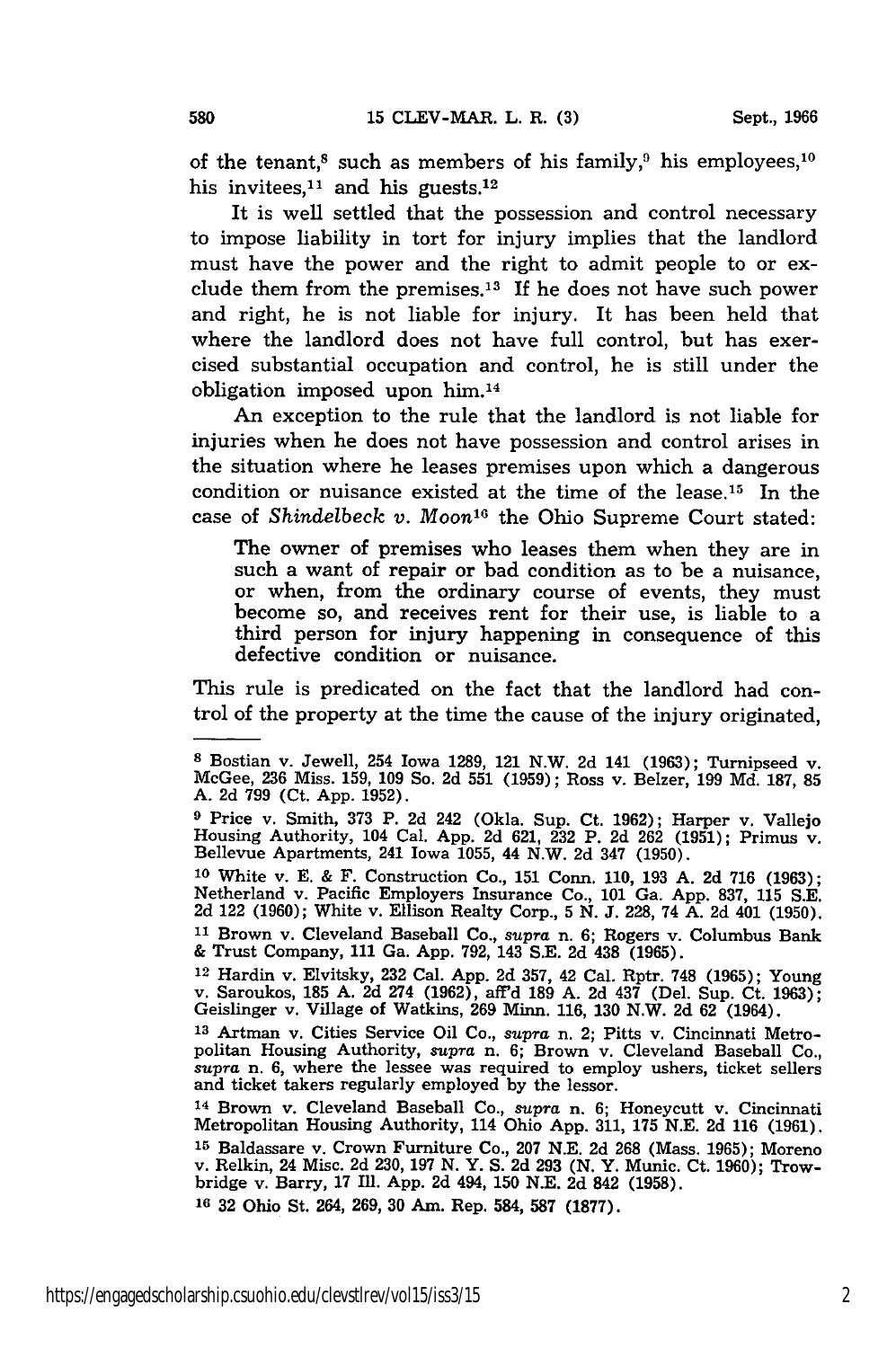and thus could have remedied the situation at that time.17 He cannot discharge himself from liability in such a case by letting the premises to another.18

It should be noted that the test to determine who is charged with the duty to keep the premises in a safe condition is based upon who had possession *and control* at the time of the injury, rather than upon mere ownership of the property. Hence, one who assumes to be the owner and controls the property cannot escape liability by showing that he is not the owner.19 This also applies to the case where the owner employs an agent to exclusively manage and operate his property.

#### *Standard* of *Care Required*

As to the parts of the premises over which the landlord has retained possession and control, his duty is based upon the law of invitation rather than upon the law of landlord-tenant.<sup>20</sup> His duty is that of an owner or possessor of property who invites others upon it, $21$  and he is obligated to use reasonable care to see that such property is in a reasonably safe condition for the purposes intended.<sup>22</sup> He has the duty to repair any defects or remove any obstructions which would reasonably be anticipated as likely to cause injury.<sup>23</sup> This duty extends to defects of which he had actual or constructive notice, i.e., defects which he would have discovered had he exercised reasonable

21 Bostian v. Jewell, *supra* n. 8; Jackson v. Land, *supra* n. 20.

**<sup>17</sup>**Ibid.

**<sup>18</sup>** Id.

**<sup>19</sup>**Taylor v. New Jersey Highway Authority, 22 N. J. 454, 126 A. 2d 313 (1956); Ziulkowski v. Kolodziej, 119 Conn. 230, 175 A. 780 (1934); Bryant v. Schrage, 75 Ohio App. 62, 60 N.E. 2d 801 (1945).

**<sup>20</sup>**52 C. J. **S.** 26, Landlord and Tenant, **§** 417; Bostian v. Jewell, *supra* n. 8; Landay v. Cohn, 220 Md. 24, 150 A. 2d 739 (Ct. App. 1959); Jackson v. Land, 391 P. 2d 904 (Okla. App. 1964).

**<sup>22</sup>** Klein v. United States, **339** F. **2d 512 (2d** Cir. 1964); Green v. Kahn, **391** S.W. 2d 269 (Mo. Sup. Ct. 1965); Jacobs v. Mutual Mortgage & Investment Co., *supra n.* 6; Schwab v. Allou Corp., 177 Neb. 342, 128 N.W. 2d 835 (1964) White v. Ellison Realty Corp., *supra* n. 10.

**<sup>23</sup>**Anderson v. Marston, 213 A. 2d 48 (Maine Sup. Jud. Ct. 1965); Weaver v. Arthur A. Schneider Realty Co., 381 S.W. **2d** 866 (Mo. Sup. Ct. 1964) where landlord was held to have reasonably assumed that tenant would protect his child from danger; Benjamin v. Jonathan Woodner Co., 22 **App.** Div. **2d 68, 253 N.** Y. **S. 2d** 649 (1964).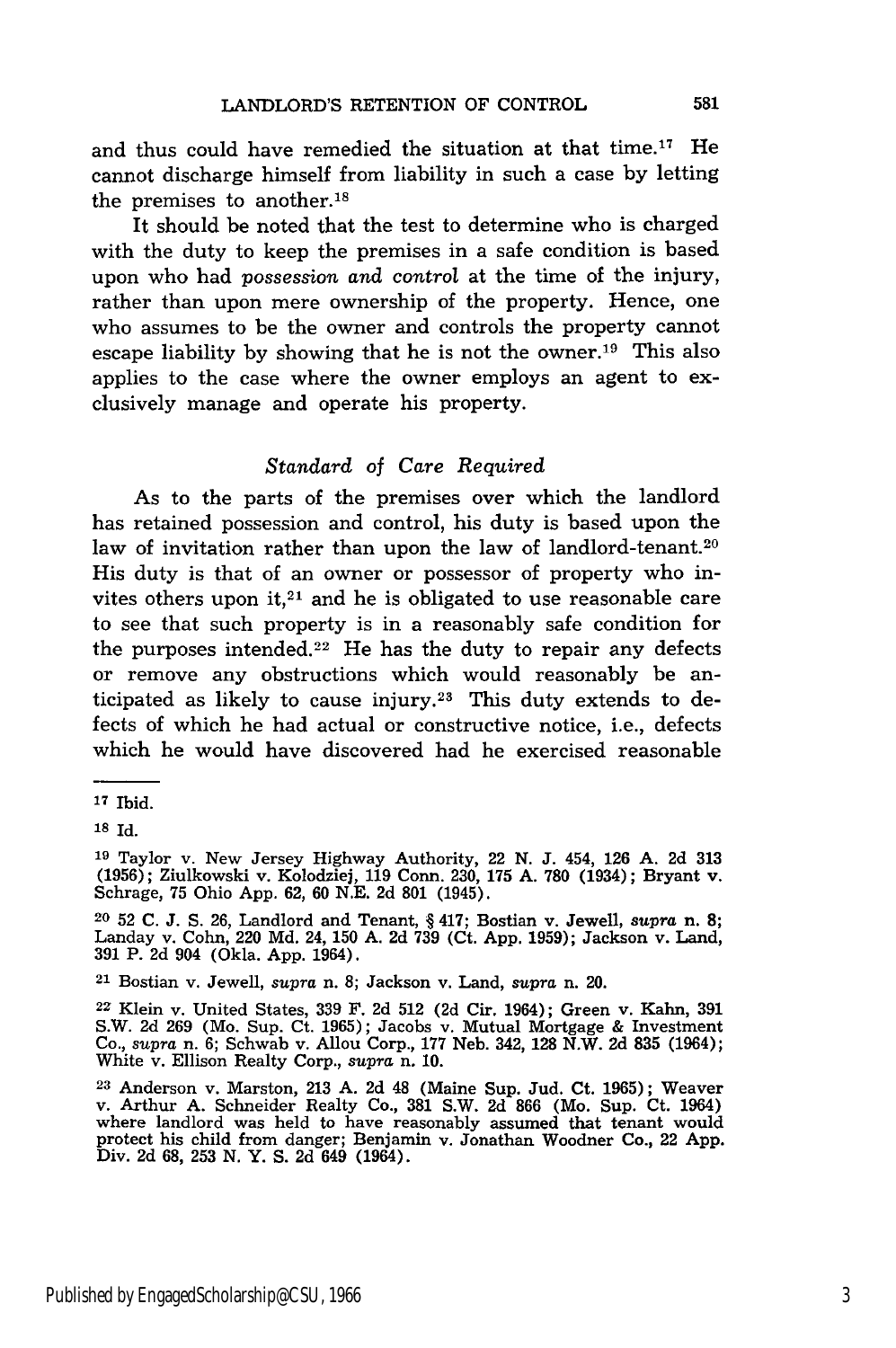care.24 Constructive notice may be proved by showing that the defect existed for such a length of time that he is charged with the knowledge of its presence.25

The landlord does not owe the duty to use reasonable care to those persons coming onto the premises for a purpose of their own. They are not his invitees, but rather are considered either licensees or trespassers to whom he owes a duty not to trap or to wilfully injure.<sup>26</sup>

The landlord is not an insurer of the safety of those on the portion of the premises over which he has retained control, but he must use reasonable care with respect to it.<sup>27</sup> Consequently, if while in the exercise of such care, he fails to discover and repair a hidden defect, he would not be liable for injuries resulting therefrom.<sup>28</sup>

The landlord's breach of his duty to use reasonable care gives rise to a tort action for negligence.<sup>29</sup> If an injury is not the proximate result of the landlord's negligent acts, he will not be held liable for it.

### *When Landlord Has Control*

Whether or not a landlord has retained possession and control over the premises, or a part thereof, ordinarily depends upon the factual situation of each case. In some instances the landlord may retain control over the premises leased to the tenant,30 while in other situations he may relinquish possession and control over part of the premises and retain them as to the remainder for the benefit of all the tenants.

<sup>24</sup> Rodenbur v. Kaufmann, **320** F. 2d **679 (D.** C. Cir. 1963); Fincher v. Fox, 107 Ga. App. 695, 131 S.E. 2d 651 (1963); Benjamin v. Jonathan Woodner Co., *supra* n. 23; Ross v. Heberling, 92 Ohio App. 148, 109 N.E. 2d 586 (1952).

**<sup>25</sup>**Trainor v. Maus, 126 Cal. App. 2d 295, 271 P. 2d 957 (1954); Young v. Saroukos, *supra* n. 12; Geislinger v. Village of Watkins, *supra* n. 12.

**<sup>26</sup>**32 Am. Jur. **567,** Landlord and Tenant, § 691.

**<sup>27</sup>**Fincher v. Fox, *supra* n. 24; McGuffey v. Dotley, 381 S.W. 2d 585 (Tenn. App. 1964); Bruno v. Pendleton Realty Co., 240 S. **C.** 46, 124 S.E. 2d **580 (1962).**

**<sup>28</sup>** Waite v. Thomas Emery's Sons, Inc., 32 Ohio L. Abs. **521, 32 N.E. 2d** 764 (Ohio **App.** 1940).

**<sup>29</sup>**Reynolds v. Cherrington, 45 Ohio L. Abs. 564, **68 N.E. 2d 136** (Ohio **App.** 1943); Flynn v. Katz, 164 So. **2d 55** (La. **App.** 1964); Phelps Roofing Company v. Johnson, **368** S.W. **2d 320 (Ky. App. 1963);** Geislinger v. Village of Watkins, *supra* n. 12; Gaynor v. Nagob, 204 Pa. Super. **258, 203 A. 2d** 525 (1964).

**<sup>30</sup>** Brown v. Cleveland Baseball Co., *supra* n. **6,** where landlord did not substantially relinquish occupation and control to the lessee.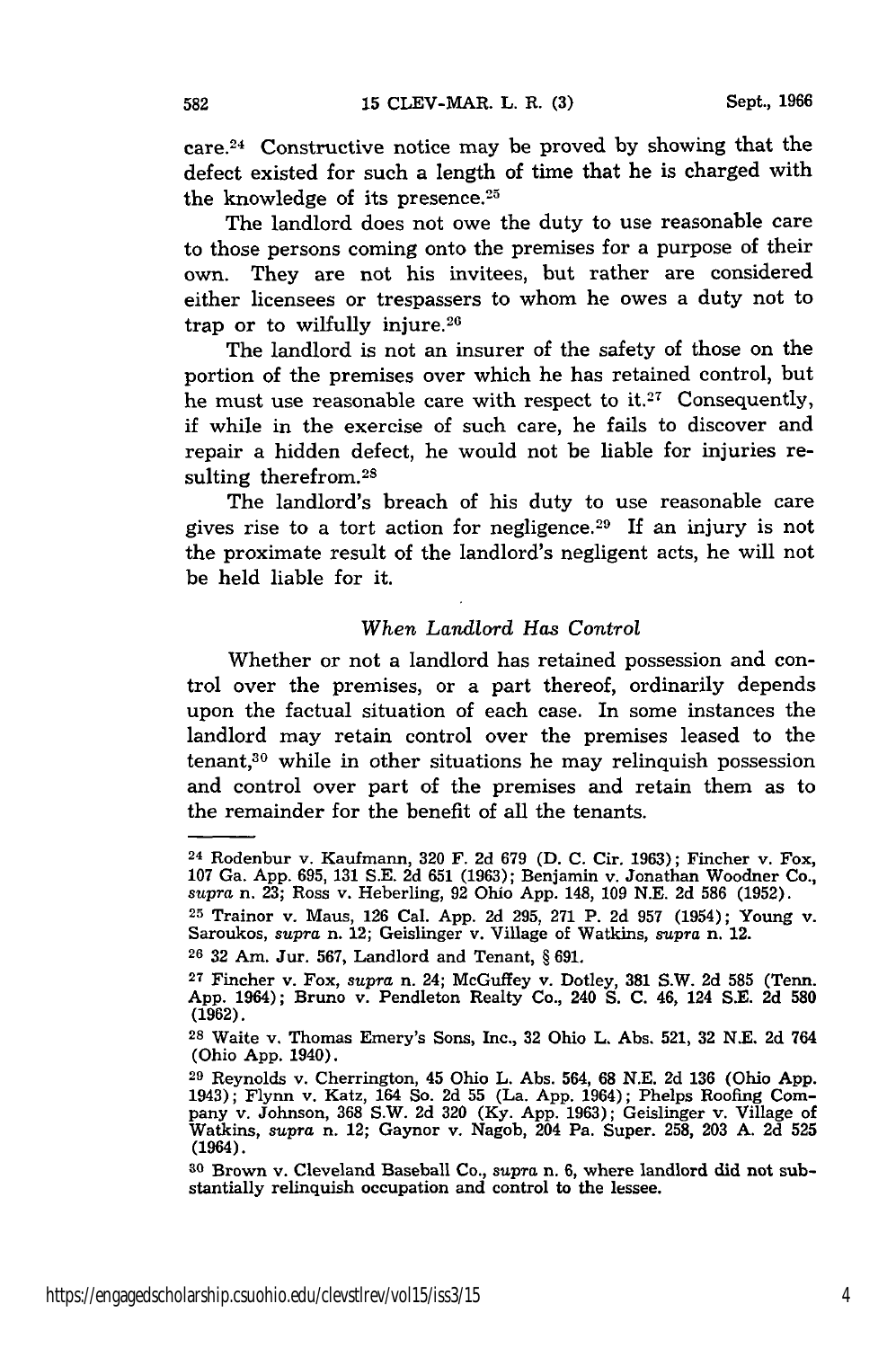#### *A) Common Areas*

Where the premises are leased to more than one tenant and each tenant occupies a different portion, but they all use certain portions in common, such as stairs, entrances, and halls, the presumption is that the landlord has control over these areas.<sup>31</sup> These parts of the premises are not included in the tenant's lease, but their use is necessary to gain access to the demised portions. Consequently a right arises in favor of each tenant and his invitees to use such portions for the beneficial enjoyment of the part demised.<sup>32</sup>

#### *B) Employment* of *Managing Agent*

An owner may divest himself of possession and control by employing a management company. However, he must completely divest himself of all control over the premises. If he does not, he will be held to have retained control and will be liable for the negligent acts of said company.

In the case of *Jacobs v. Mutual Mortgage & Investment Co.<sup>3</sup> <sup>3</sup>*a tenant brought an action against a management company for personal injuries resulting from defective hallway carpeting. The management agreement between the owner and the company stated at the outset that the owner gave the company "the exclusive management and control" of the property. It then went on to describe the company's powers. The court held that the management company was given certain important attributes of control over the property to the exclusion of the owner, and that it had the power to admit people to and exclude them from the premises. *The company, not the owner, was held* to *be in* control. Consequently, it owed the tenant the ultimate duty to inspect the premises and was liable for its negligence in not performing its obligation.

Thus, the crux of the matter appears to be the question of

**<sup>31</sup>**Bostian v. Jewell, *supra* n. **8;** Fitzpatrick v. Ford, 372 S.W. 2d 844 (Mo. Sup. Ct. Div. 1 1963); Beaney v. Carlson, 174 Ohio St. 409, **189 N.E. 2d 880** (1963); Gaynor v. Nagob, *supra* n. 29; Schedler v. Wagner, 37 Wash. 2d 612, **225** P. 2d 213 (1950); Cooper v. Roose, *supra* n. 2.

**<sup>32</sup>**Davies v. Kelley, 112 Ohio St. 122, 146 N.E. **888** (1925).

**<sup>33</sup>**6 Ohio St. 2d 92, 216 N.E. 2d 49 (1966), revg. 2 Ohio App. 2d 1, 206 N.E. 2d 30 on the facts, but in so reversing *the* Ohio *Supreme Court did* not alter *anything* in the *law of* landlord and tenant stated in the opinion of the *Court of Appeals.* The Ohio Supreme Court merely held that the agent, because of his exclusive possession and control, was "in the posture of a lessee with respect to the events giving rise to this action."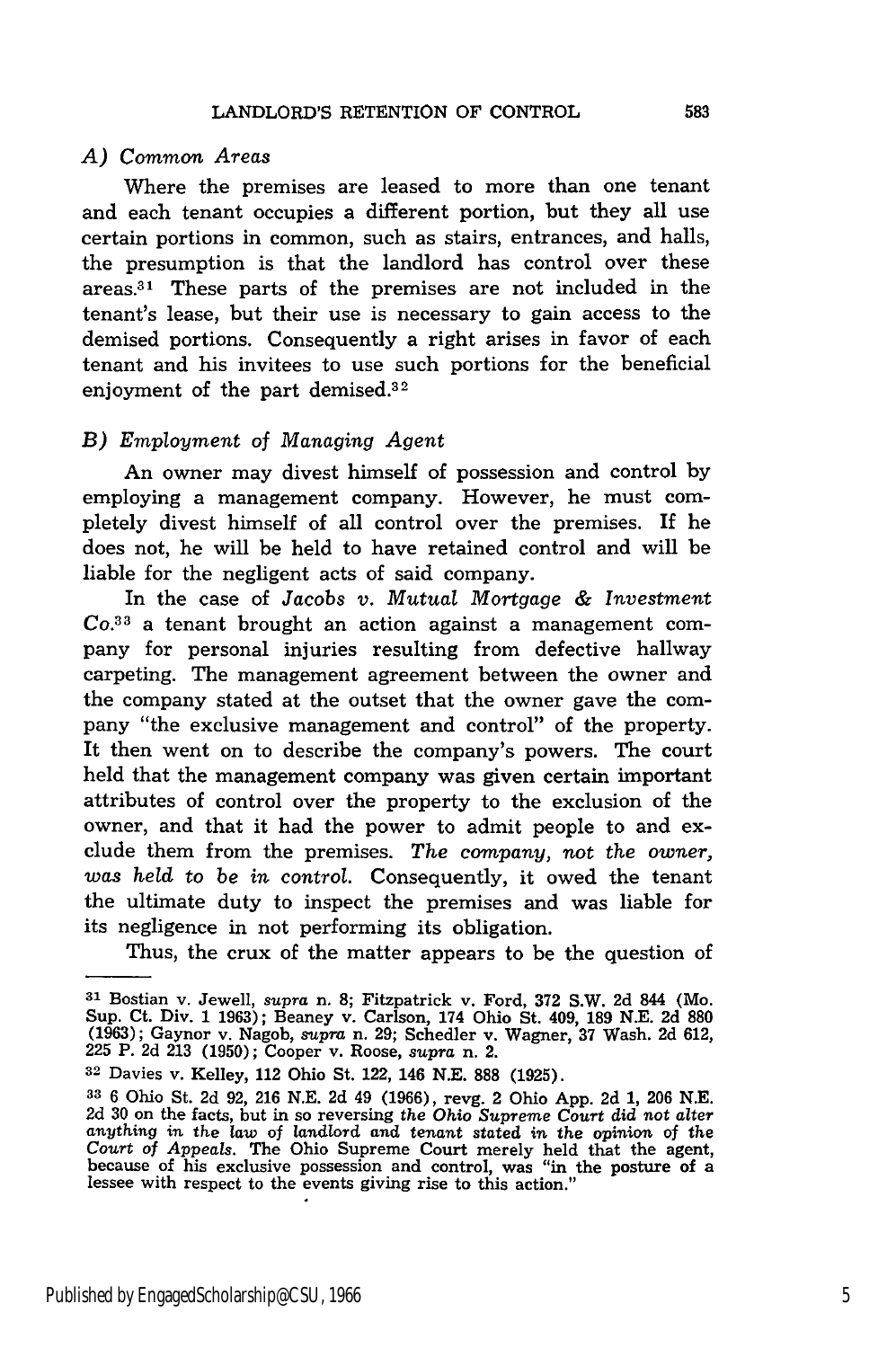whether the managing agent has *complete* possession and control. Where such agent is not in complete possession and control, the *owner-principal* is always liable to injured third parties when the injury is a result of the agent's negligent acts within the course of his employment, while the managing agent, as well as the principal, is liable for his own *active* negligence.<sup>34</sup> However, only the owner-principal is liable to the injured party for the agent's non-performance of a duty owed to the principal, when such act is only one of *nonfeasance*.<sup>35</sup> The reasoning is that this type of duty, such as the duty to repair defects in common areas, arises out of contract between the owner-principal and the agent. Consequently, there is no privity of contract between the agent and the injured party, $36$  and the agent is protected by the absence of such privity from direct liability to such party.

However, where as in the *Jacobs* case, the managing agent *does* have *exclusive* power and authority to control and manage the property, he is said to stand "in the owner's shoes," and will be liable to injured parties for his negligence, even if it amounts only to nonfeasance. $37$ 

#### C) Covenant to *Make Repairs*

It is well settled in a majority of the courts that when the landlord covenants to make repairs in the leased premises, that covenant does not have the effect of reserving either possession or control in the landlord so as to render him liable for injuries resulting from defects in the premises.<sup>38</sup> The court, in the case of De *Clara v. Barber Steamship Lines39* states:

**<sup>34</sup>***Id.,* in the opinion of the Court of Appeals at 2 Ohio **App.** 2d 5, 206 **N.E.** 2d 33.

**<sup>35</sup>**Jacobs v. Mutual Mortgage & Investment Co., *supra* n. 6; Gardner v. 1111 Corporation, 286 App. Div. 110, 141 N. Y. S. 2d **552** (1955).

**<sup>36</sup>**Jacobs v. Mutual Mortgage & Investment Co., *supra* n. 6, citing Henshaw v. Noble, 7 Ohio St. 226, 232 (1857).

**<sup>37</sup>**Gardner v. 1111 Corporation, *supra* n. 35; Mollino v. Ogden & Clarkson Corporation, 243 **N.** Y. 450, 154 N.E. **307** (1926).

**<sup>38</sup>**Goldstein v. Great Atlantic & Pacific Tea Co., 142 So. 2d 115 (Fla. Dist. Ct. App. 1962); Jankowski v. Crestburn Corp., 23 App. Div. 2d 783, 258 N. Y.<br>S. 2d 733 (1965); Moreno v. Relkin, supra n. 15; Yaeger v. Parkgate Realty<br>Co., supra n. 5; Pitts v. Cincinnati Metropolitan Housing Authority, s 567 (1963); See Restatement, Torts (2d) § 357 for minority view on this point.

**<sup>39</sup>**309 N. Y. 620, 132 N.E. 2d 871 at 875 (Ct. App. 1956) citing the opinion of Cullings v. Goetz, 256 N. Y. 287, **176** N.E. 397 (1931).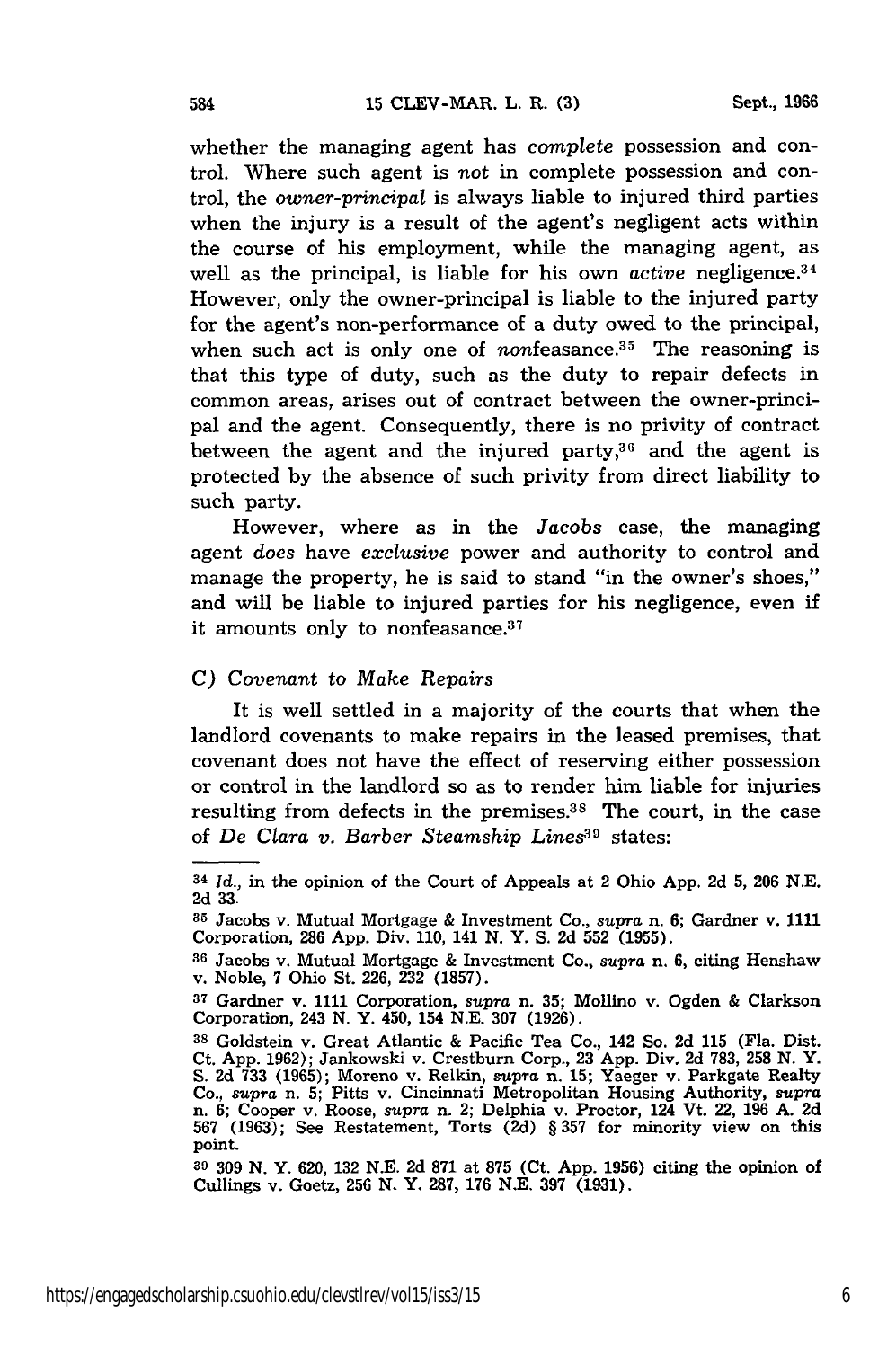(A) covenant or agreement to repair "at the request of the lessee," without more, constitutes, "not a reservation by an owner of one of the privileges of ownership," but rather "the assumption of a burden for the benefit of the occupant with consequences the same as if there had been a promise to repair by a plumber or a carpenter."

In such a case, the landlord does not retain the power to admit people to or exclude them from the premises.40 Consequently, he will not be liable for personal injuries to the tenant or one in the right of the tenant for breach of his covenant to repair. $41$ His only liability for said breach is to the tenant, and it is based on the law of contracts, not torts.<sup>42</sup> In not holding the landlord liable in tort for the breach of his covenant to repair, it has also been said that it could not be reasonably anticipated that personal injuries would be the probable result of a breach of such a covenant.<sup>43</sup> The only remedy of an invitee of the tenant is an action against the tenant, who is under a duty to make the premises safe.<sup>44</sup>

While a mere covenant to repair, standing alone, does not justify the conclusion that the landlord has retained possession or control of the premises, such a covenant, coupled with other circumstances, may justify that conclusion.4 5 Hence, if the landlord in fact does enter the premises and makes repairs, he will be held liable.46 He will also be held to have retained control over the premises if he reserves the right to enter the premises at any time to make repairs, and such right is to be exercised at his own discretion rather than at the request of the tenant. 4 7

Strangers to the property or members of the public possess a different set of rights than those of the tenant or the tenant's invitees when the landlord has covenanted to make repairs.

- 41 Cullings v. Goetz, *supra* n. 39; Berkowitz v. Winston, 128 Ohio St. 611, 193 N.E. 343 (1934).
- **<sup>42</sup>**Cooper v. Roose, *supra* n. 2.

- 45 33 Ohio Jur. 446, Landlord and Tenant, § 206.
- **<sup>46</sup>**Jankowski v. Crestburn Corp., *supra* n. **38.**

**<sup>40</sup>**Artman v. Cities Service Oil Co., *supra* n. 2; Cullings v. Goetz, *supra* n. 39; Appel v. Muller, 262 N. Y. 278, 186 N.E. 785 (Ct. App. 1933).

**<sup>43</sup>**Ibid.

<sup>44</sup> Van Wye v. Robbins, 48 Cal. App. 2d 660, 120 P. 2d 507 (1941); Cullings v. Goetz, *supra* n. 39; Artman v. Cities Service Oil Co., *supra* n. 2.

<sup>47</sup> Bliss v. Londner, 20 App. Div. 2d 640, 246 N. Y. S. 2d 296 (1964); Moreno v. Relkin, *supra* n. 15; DeClara v. Barber Steamship Lines, *supra* n. 39.